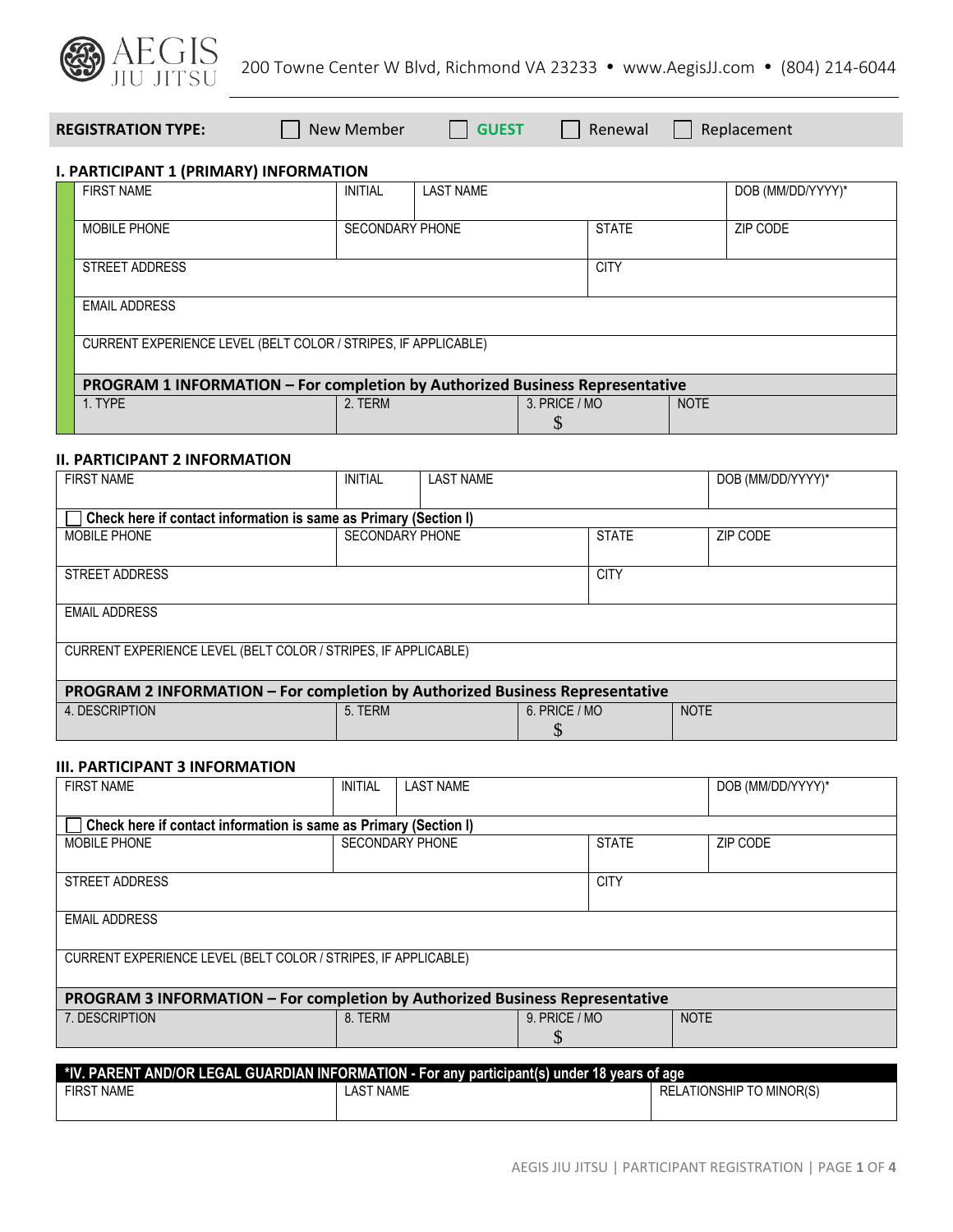#### **V. EMERGENCY CONTACT INFORMATION**

| PRIMARY CONTACT NAME   | PRIMARY CONTACT PHONE   | RELATIONSHIP TO PARTICIPANT(S) |
|------------------------|-------------------------|--------------------------------|
| SECONDARY CONTACT NAME | SECONDARY CONTACT PHONE | RELATIONSHIP TO PARTICIPANT(S) |

#### **VI. BILLING INFORMATION**

| ACCOUNT HOLDER'S FIRST NAME                                                                                                                            | ACCOUNT HOLDER'S LAST NAME |                | ACCOUNT HOLDER'S PHONE |  |
|--------------------------------------------------------------------------------------------------------------------------------------------------------|----------------------------|----------------|------------------------|--|
|                                                                                                                                                        |                            |                |                        |  |
| Submitted form of payment will be automatically billed according to agreed Payment Frequency (#19) for amount described under Recurring Payment Amount |                            |                |                        |  |
| (#20) to cover Program Total (#18). Initial or full payment is due prior to first class or event participation.                                        |                            |                |                        |  |
| ACH TRANSFER ( DIRECT WITHDRAWAL) INFORMATION                                                                                                          |                            |                |                        |  |
| ACCOUNT NUMBER                                                                                                                                         |                            | ROUTING NUMBER |                        |  |
|                                                                                                                                                        |                            |                |                        |  |

| VII. PAYMENT INFORMATION - For completion by Authorized Business Representative |     |                                                                  |                                                      |  |
|---------------------------------------------------------------------------------|-----|------------------------------------------------------------------|------------------------------------------------------|--|
| PROGRAM 1                                                                       | 10. | 14. TERM START DATE                                              | <b>15. TERM EXPIRATION DATE</b>                      |  |
| <b>MONTHLY PRICE (#3)</b>                                                       |     |                                                                  |                                                      |  |
| PROGRAM 2<br>MONTHLY PRICE (#6)                                                 |     | <b>16. PAYMENT RECURRENCE</b><br>$\Box$ Monthly, One Quarter (3) | $\Box$ One-Time (1)<br>$\Box$ Monthly, One Year (12) |  |
| PROGRAM 3<br><b>MONTHLY PRICE (#9)</b>                                          | 12. | 17. ONE-TIME PAYMENT TOTAL<br>(if applicable; $\#13 \times 12$ ) | $\mathcal{S}$                                        |  |
| TOTAL MONTHLY PRICE<br>(Sum #10, #11, #12)                                      | 13. | <b>NOTES</b>                                                     |                                                      |  |

#### **VIII. BILLING AGREEMENT**

This Agreement is between Aegis Jiu Jitsu and Participant (and/or parent and/or legal guardian). Any charges will appear on your bank statement as "AEGIS JIU JITSU." Any account more than 5 days past due (including cause of unsuccessful scheduled electronic transaction) will be charged a \$10.00 late fee.

### **IX. PARTICIPANT'S RIGHT TO CANCEL**

If you wish to cancel this Agreement, you may do so via written notice to Aegis Jiu Jitsu. See Terms & Conditions (Page 3) for circumstances that may warrant cancellation of Agreement. All cancellation requests that do not fall under the specified circumstances will be denied, and Participant's bank will be charged as described above (#16 & #17) for the duration of the Agreement period (#14 & #15).

I have read and understood this entire Agreement and I agree to comply with all the provisions, terms and conditions set forth on both sides of this Agreement, including but not limited to payment of the Program Price (under the specified Terms and/or Recurrence). I further agree that once signed, this Agreement is a legally binding and enforceable obligation. I acknowledge I have received a copy of this Agreement.

| CHECK IF SIGNING AS PARENT AND/OR LEGAL GUARDIAN OF MINOR PARTICIPANT |                            |             |  |  |
|-----------------------------------------------------------------------|----------------------------|-------------|--|--|
| PARTICIPANT NAME                                                      | PARTICIPANT SIGNATURE      | <b>DATE</b> |  |  |
| RECEIVED BY: AEGIS JIU JITSU (MARTIAL ARTS SCHOOL):                   |                            |             |  |  |
| <b>REGISTRAR NAME</b>                                                 | <b>REGISTRAR SIGNATURE</b> | <b>DATE</b> |  |  |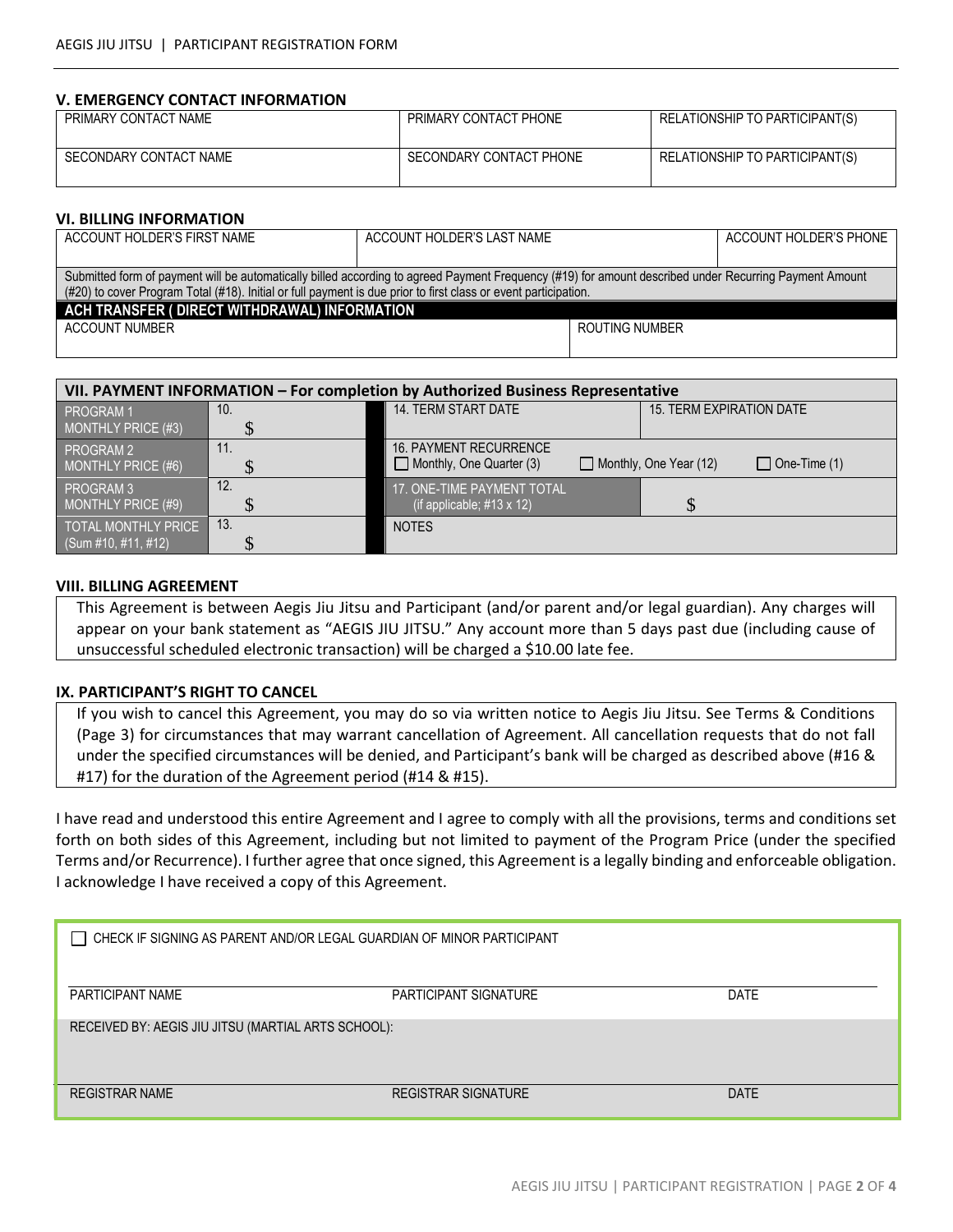# **VII. Terms & Conditions**

- A. MEMBER FITNESS: By signing this agreement, Participant represents, warrants and ensures that (s)he has had an opportunity to observe the programs offered by the Business and that (s)he is physically and mentally able to partake in classes offered by the Business, including Program specified on Page 1 and any other classes in which Participant chooses to participate.
- B. LIABILITY WAIVER & RELEASE: The Participant understands and agrees that strict observation of the Business' rules and regulations, including those relating to instruction and equipment use, is required. The Participant understands and agrees that the use of the Business' facilities and the Participant's presence at these facilities are at the sole risk of the Participant. The Participant understands and agrees that the services and instruction provided may involve skills and training which include violent and sudden movements, and that in connection with training and participation, there may be physical contact between instructors and Participant, and among other participants, that may result in personal injury to the Participant, despite precautions taken to avoid such injuries. Participant hereby consents to engage in such contact as may be necessary or required by Participant's involvement. Participant, on behalf of him/herself and anyone claiming by or through the Participant, hereby holds harmless, releases and forever discharges the Business and its instructors, agents, employees, operators, and authorized representatives from any liability, claim, or loss (including loss of property, damage, personal injury, or expense incurred by the Participant and arising from the Participant's execution of this Agreement), resulting from Participant's involvement in any program offered by the Business.
- C. CLASSES: Scheduling and content o classes and programs, furnishing of the facilities, and provision of instructors to teach and supervise classes and practice sessions are at the sole and absolute discretion of the Business and may be changed at any time by Business. By signing this Agreement, the Participant receives membership at a greatly reduced price. Member understands and agrees that additional fees such as seminar fees may not be included in the price of this agreement.
- D. SIGNATORIES: Any person(s) signing this Agreement, whether as a Participant, co-signer or otherwise shall be jointly, severally and individually liable to Business for the full contract price as if such person signed as the Participant. All persons signing this Agreement assume responsibility for all costs of collection, including but not limited to collection agency fees, court costs, attorney's fees, and late charged that may be incurred in the event of a default.
- E. FAIR USE: Any person(s) signing this agreement authorizes the use of: a disclosed e-mail address for billing and marketing purposes and acknowledges that e-mail text may include financial information pertaining to the Agreement; a disclosed cell phone or telephone number for voice calls and text messages regarding billing related issues including, but not limited to, expiring billing information or overdue account balances; photographs, videotapes, artwork or other likenesses of the Participant for marketing, trade, publishing, or any other lawful purpose.
- F. UNAVAILABILITY: IF the Business' facilities are unavailable for use for a period in excess of 30 consecutive days, the Participant's program will be extended or a period of time equal to the time of unavailability, but no refund or credit will be due the Participant.
- G. SHORT-TERM DISABILITY: If the Participant becomes disabled for a period of less than six consecutive months, the Participant may extend the term of the Agreement, at no additional cost, by written notice to the Business, accompanied by a physician's verification, for a period of time equal to the duration of the Participant's short-term disability, which precludes the Participant from using the Business' facilities for said period.
- H. CANCELLATION: Upon written notice to the Business, the Participant may cancel this Agreement if: (i) the Business' facilities are unavailable for more than 90 consecutive days; (ii) the Participant dies or becomes permanently disabled, defined as a physician-verified disability which precludes the Participant from using the Business' facilities for a period in excess of six consecutive months; (iii) the Participant moves more than 60 miles from Business' current location, as verified by proof of address change.
- I. COMPLIANCE WITH LAWS: This Agreement shall be governed by the laws of the State in which Business is located. All rights and obligations of the Business and Participant under this Agreement are subject to all applicable federal, state and local laws and regulations. To the extent that the terms and conditions of this Agreement conflict with any applicable statute, rule, or regulation in effect at the time of the execution of this Agreement, the Agreement shall be deemed revised to conform with such, and the Business and Member shall be bound by the modified Agreement. This Agreement supersedes all prior agreements between the parties, whether written or oral. The invalidity or unenforceability of any provision hereof shall not affect the validity or enforceability of any other provision. The waiver of any breach shall not constitute a waiver of any subsequent breach of this agreement.
- ACCEPTANCE OF MEMBER: By signing this Agreement, Participant agrees to fully and completely comply with all terms and conditions hereof and the Business' rules and regulations. Failure to comply with these rules and regulations, including but not limited to non-payment of scheduled dues, is grounds for immediate suspension or termination of services to the Participant. Suspension or termination shall not entitle the Participant to a refund or credits for any accounts already paid or cancel any unpaid balance due. The failure or inability of Participant to use the facilities, classes or services of the Business for any reason, except as otherwise provided herein, does not relieve or suspend the Participant's obligation to make all payments required under this Agreement on a timely basis, nor entitle the Participant to a refund or credit. If this Agreement is in default, the entire amount owed hereunder shall become immediately due and payable. Litigation may be initiated to collect all amounts due or the account referred to collection. Business shall be entitled to recover their reasonable attorney's fees, court costs, and interest on any past due amount at the rate of 1.5% per month and a collection fee equal to 20% as a collection fee and not a penalty, to collect any past due amounts of cure any breach. Participant understands and agrees that full payment of tuition is not a guarantee or promise of advancement.